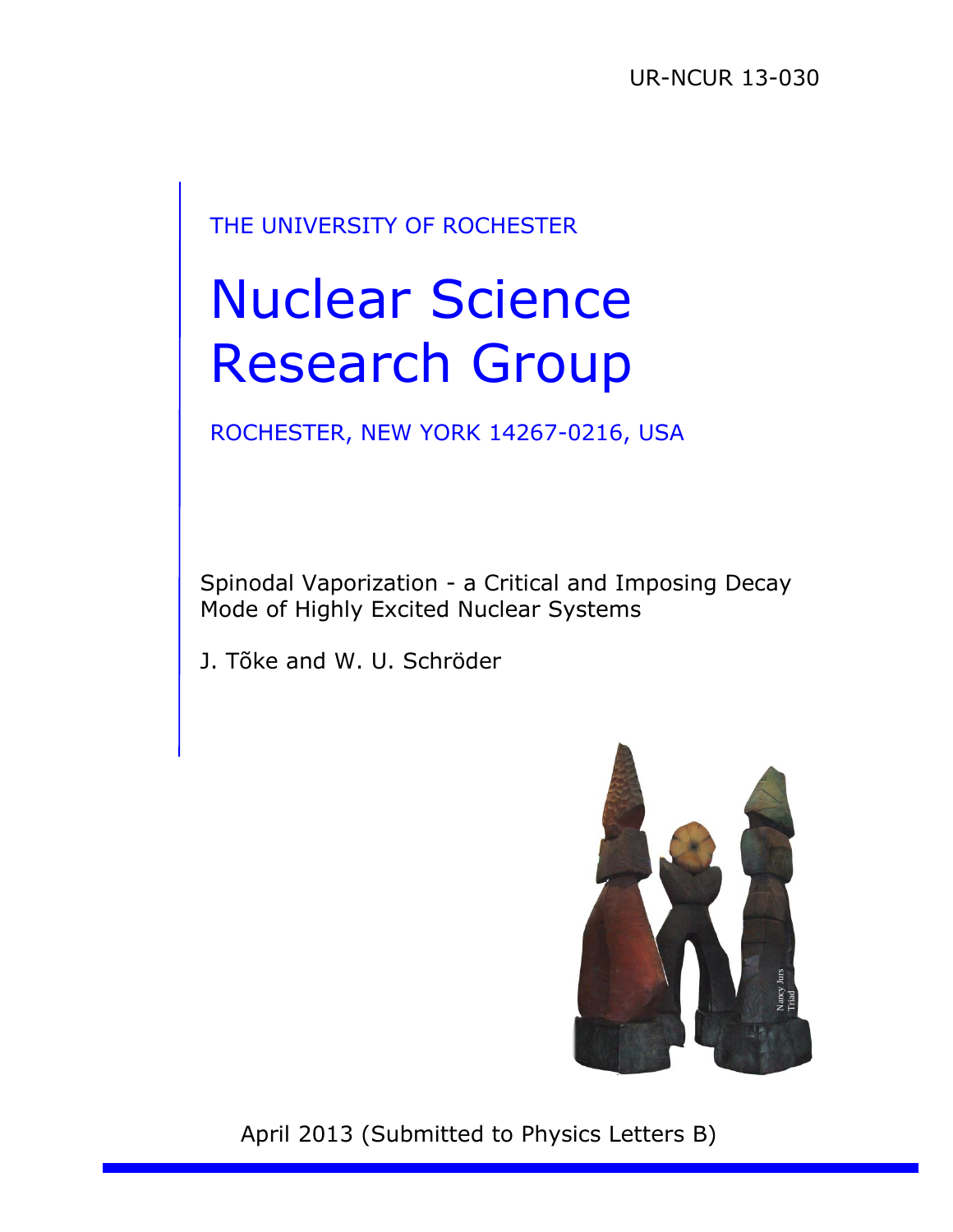### Spinodal Vaporization - a Critical and Imposing Decay Mode of Highly Excited Nuclear Systems

J. Tõke, W.U. Schröder

*University of Rochester, Departments of Chemistry and Physics, Rochester, NY 14627, USA*

#### Abstract

A novel prompt decay mode of highly excited nuclear systems is shown to set in with necessity as a certain critical excitation energy is reached. It is driven by a peculiar, open-ended type of spinodal instability, unique to self-bound open systems, and consists in parts of the system undergoing spontaneous indefinite thermal expansion ending in vaporization into the surrounding open space. The mode, named here spinodal vaporization, is distinctly different from all known decay modes of excited nuclei and faces no competition from the latter. It sets a natural upper limit for the excitation energy that can be thermalized by compound nuclear systems, while setting also a limit to the applicability of thermodynamics to the description of highly excited nuclear systems.

*Keywords:* Thermodynamics, Spinodal instability, Prompt decay, Microcanonical, Boiling

#### 1. Introduction

Understanding the limits of thermodynamical stability of excited nuclear systems has been a focus of numerous theoretical and experimental studies [1, 2, 3, 4, 5] from the dawn of nuclear science. Theoretical studies were so far overwhelmingly concentrated on instabilities in bulk nuclear matter kept under controlled conditions and, notably, at a fixed volume. The model calculations show that under such condition, owing to the Van der Waals - like equation of state for uniform matter, three kinds of domains exist in the space of controlling parameters for such matter. Firstly, there are domains where uniform nuclear systems would be stable. Then, there are domains where the uniform matter would be metastable and where, given time, it would end up as a two-phase system as a result of evaporation or condensation - aided, perhaps, by fluctuative nucleation. And, finally, there is a domain commonly named spinodal, where no uniform matter could ever be formed. Unlike in the previous two domains, a system brought to this spinodal domain would not become uniform even transiently, but would rather undergo rapid spontaneous phase separation until all of its constituent parts are at least metastable. The above domains are trivially identifiable on the standard plots of Van der Waals'ian isotherms as functions of specific volume and pressure.

*Preprint submitted to Physics Letters B April 26, 2013*

In contrast to the above theoretical view, experimental studies necessarily involve finite nuclear systems formed in the course of nuclear reactions. Such systems are not subject to external confinement and are thus free to evaporate particles, and to undergo shape fluctuations leading to fragmentation - the two basic statistical decay modes of metastable excited compound nuclei. It is worth noting here that the metastability is at the very crux of sound thermodynamical models of nuclear decay, such as Weisscopf's evaporation model and various models of compound-nuclear fission. The lack of external confinement has, however, one other unavoidable consequence which is thermal expansion. The paramount importance of the latter at elevated excitation energies has been largely overlooked in theoretical modeling of the equilibrium-statistical decay of excited nuclear systems - other than these reported in precursor conference proceedings [6] of the present study.

The present work is part of a continued effort [7, 8, 9, 10, 11, 12, 13, 14, 15, 16, 17] to construct an open microcanonical framework for understanding decay phenomena of highly excited metastable nuclear systems produced in the course of heavy-ion collisions and the limits of compound-nuclear metastability of such systems. It reveals the crucial and hitherto unappreciated role of thermal expansion in a peculiar spinodal destabilization of highly excited nuclear systems. The latter gives rise to a hitherto unknown prompt decay mode of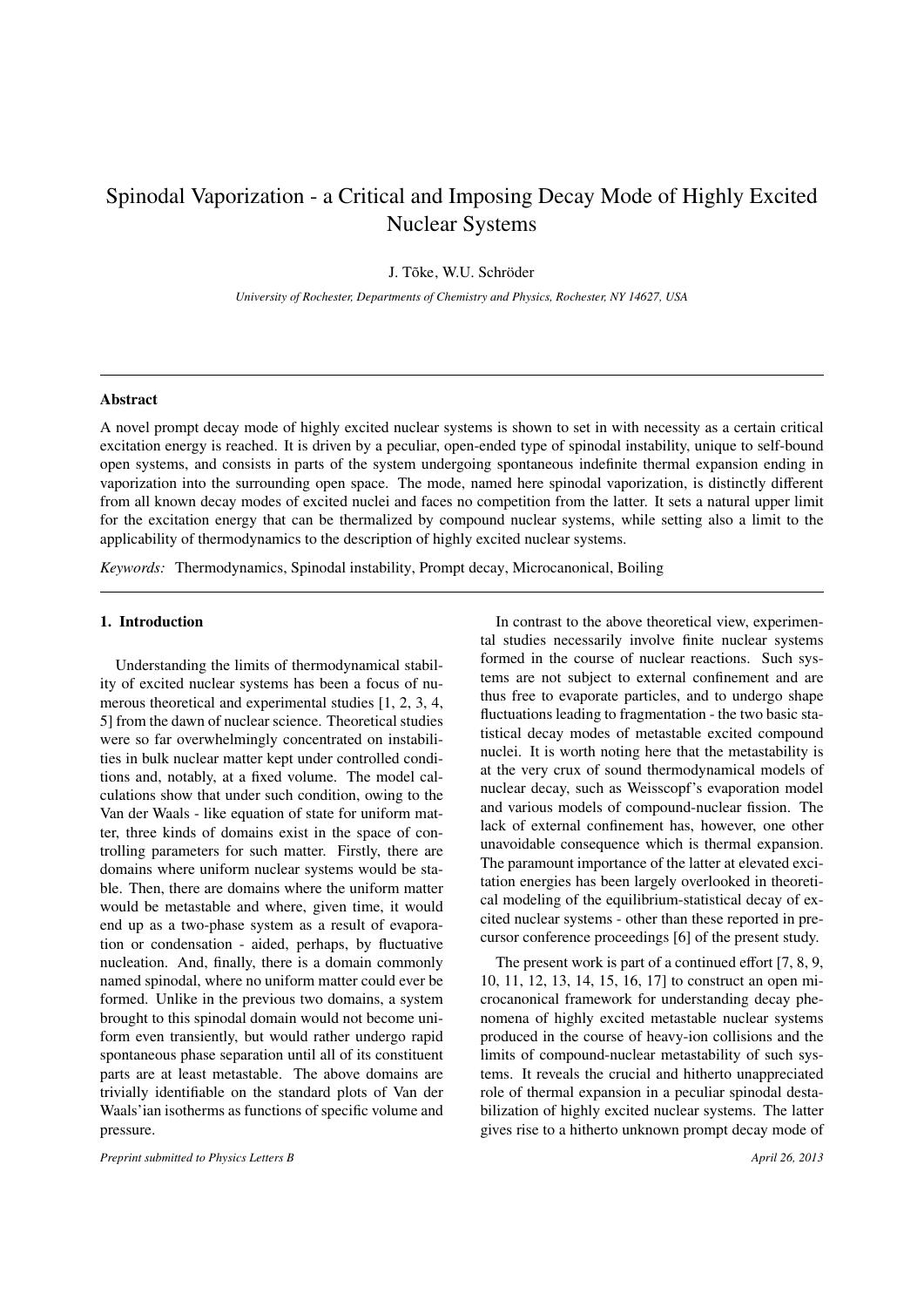such systems, named here spinodal vaporization, which then imposes a natural upper limit on excitation energy, a compound-nuclear system is capable of thermalizing.

A term "open microcanonical" is used in this study to stress the fact that, unlike conventional microcanonical models of statistical nuclear decay, the formalism used here allows for both, large-scale shape fluctuations and thermal expansion, and that it is the latter phenomenon that is at the crux of the spinodal destabilization of highly excited nuclear systems, that has been overlooked in conventional models.

#### 2. Outline of the Theoretical Framework

studies of the properties of highly excited nuclear systems, both, infinite and finite. [7, 8, 9, 10, 11, 12, 13, 14, 15, 16, 17] The model is based on the fundamental thermodynamical principle that an isolated system will assume macroscopic configurations fluctuating around the one that shows highest Boltzmann entropy. These maximum-entropy configurations are assumed to be homogeneous for infinite systems and isotropic with a smooth density profile, for finite systems. By infinite systems are generally understood systems that are large enough to warrant the neglect of the inhomogeneous surface domain. In contrast, the latter domain is of essence in modeling the behavior of finite systems. The above assumptions of uniformity and isotropicity are well justified given the nature of the formalism used.

Boltzmann entropy is evaluated in the framework of zero-temperature Fermi gas model and Thomas Fermi approximation. The zero-temperature formalism was utilized for the sake of simplicity, but its is also a reasonably good approximation in the range of excitation energies considered. Thus, Boltzmann entropy is expressed as:

$$
S_{config} = 2\sqrt{a_{config}(E - E_{config})},\tag{1}
$$

with  $E$ ,  $a_{config}$ , and  $E_{config}$  denoting the total energy, the level density parameter and the interaction energy of the configuration considered, respectively. The latter represents the zero-temperature energy of the configuration considered and includes potential energy and the Pauli kinetic energy of the Fermi matter. Equation 1 is the base equation of the model, allowing one to evaluate *S configuration* of interest characterized solely by the matter density distribution  $\rho_{config}(\vec{r})$ .

The level density parameter  $a_{config}$  was calculated using the formalism proposed in Ref. [7]:

$$
a_{config} = \alpha_o \rho_o^{2/3} \int \rho(\vec{r})^{1/3} (\vec{r}) d\vec{r}, \qquad (2)
$$

where  $\alpha$ <sub>o</sub> expresses the value of the level density parameter per nucleon at normal matter density ρ*o*.

The interaction energy is here calculated by folding a standard Skyrme-type EOS interaction energy density  $\epsilon_{int}^{EOS}(\rho)$  with a Gaussian folding function and the folding length, adjusted so as to approximately reproduce the experimental surface diffuseness of finite droplets of nuclear matter.

$$
E_{int}^{EOS} = R_{Gauss} \int \epsilon_{int}^{EOS} (\rho(\vec{r} - \vec{r'}) ) e^{-\frac{(\vec{r} - \vec{r'})^2}{2\lambda^2}} d\vec{r} d\vec{r'}, \tag{3}
$$

For the equation of state, the present study adopted a standard form consistent with Skyrme-type nucleonnucleon interaction, which implies the interaction energy density (appearing in Eq. 3) in the form of

$$
\epsilon_{int}^{EOS}(\rho) = \rho [a(\frac{\rho}{\rho_o}) + \frac{b}{\sigma + 1}(\frac{\rho}{\rho_o})^{\sigma}]
$$
(4)

The values of the parameters  $a$ ,  $b$  and  $\sigma$  in Eq. 4 are determined by the requirements for the binding energy, matter density, and the incompressibility modulus to have prescribed values. The values chosen in this study of  $a = -62.43$  MeV,  $b = 70.75$ MeV, and  $\sigma = 2.0$  imply a normal density of  $\rho_o = 0.168 fm^{-3}$ , binding energy per nucleon at normal density of  $\epsilon_{EOS}$  / $\rho_o$ =-16MeV, the incompressibility modulus of  $K = 220MeV$ , and Fermi energy at normal density of  $E_o^{Fermi}$  =38.11MeV.

One notes that in the model calculations for uniformly distributed matter, the finite range of interaction is of no consequence and the configuration energy can be written simply as  $V \epsilon_{EOS}(\rho)$ , where *V* is the system volume.

#### 3. Results

The general behavior of uniform Fermi matter can be well understood from the appearance of isotherms in the familiar Van der Waals type plots. These are illustrated in Fig. 1 for the bulk model matter with Skyrme-type EOS with a compressibility constant of K=220 MeV. The isotherms were constructed using microcanonical approach, with *T* and *p* representing microcanonical temperature and pressure, and are identical to those computed in a canonical approach, in virtue of ensemble equivalence for uniform matter. The isotherms feature prominently the familiar finite length (measured by specific volume) spinodal domains of negative compressibility for canonical ensemble, but importantly, they feature also, albeit less conspicuously, the crucial openended spinodal domain for an open microcanonical ensemble of interest in the present study. The presence of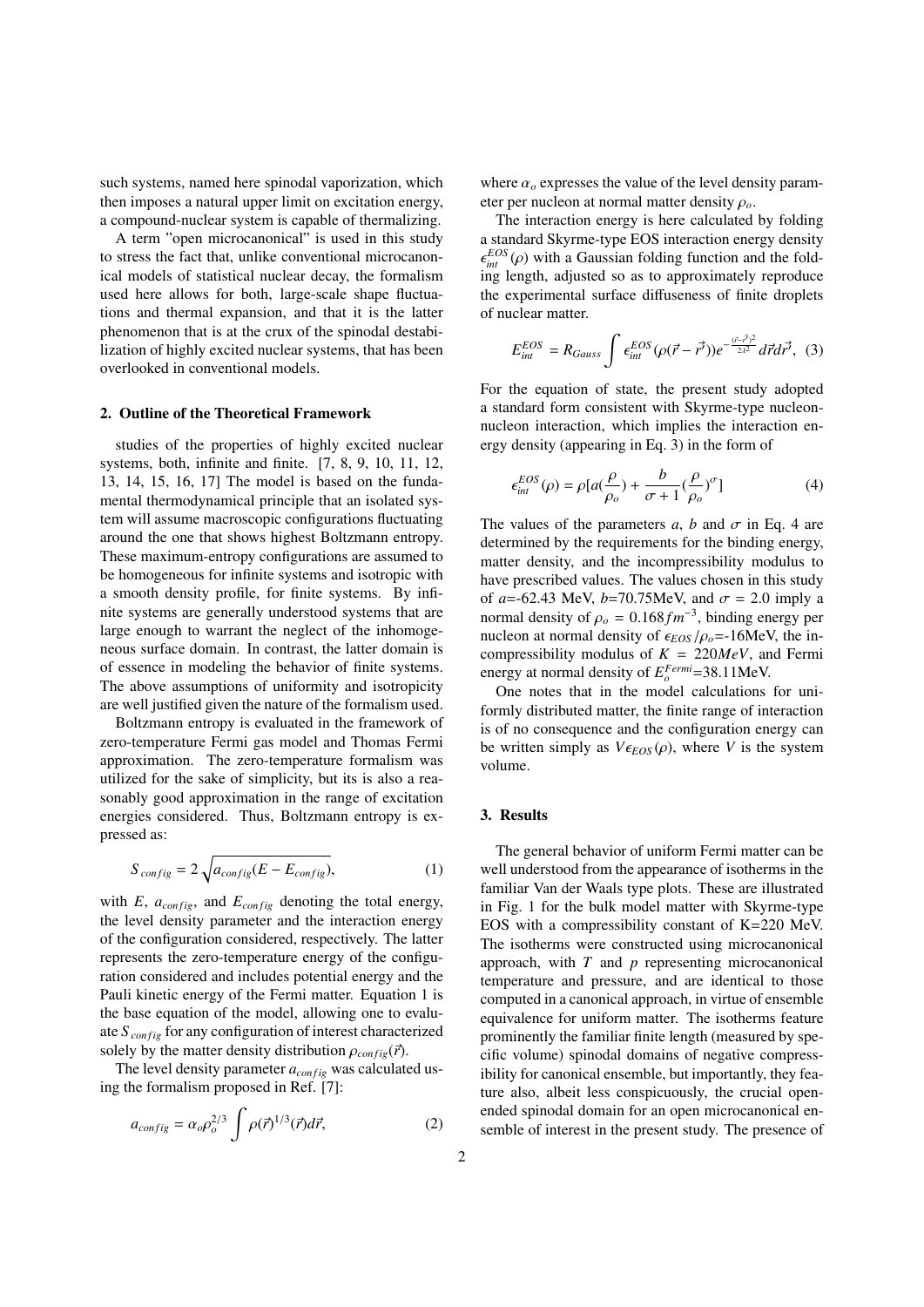

12 10 8 6 4  $1.\overline{6}$ T (MeV) 0.5 0.0 ρeq(fm-3 ) $5$  10 15 E\*/A (MeV)

Figure 2: Caloric curve and equilibrium density as functions of excitation energy for a self-bound Fermi liquid under zero pressure.

Figure 1: Isotherms for the model matter. The isotherm corresponding to zero-pressure boiling temperature is shown in dotted line and the critical isotherm is shown in dash-dotted line. The adiabatic trajectory for a hypothetical infinite system is shown in dashes (line AB), while such for the bulk of a finite  $(A=100)$  system is shown in bold solid line (line CD).

the latter becomes evident when one follows the evolution of a self-bound system at zero pressure with increasing excitation energy per nucleon, starting at point A towards point B, and beyond. The excitation is measured here (see also Fig. 2) by the specific volume displayed on the abscissa and the trajectory of such an evolution is illustrated by the dashed line AB. One notes readily, that first, the temperature rises with increasing specific excitation energy, while the system undergoes thermal expansion. However, beginning at point B, the trend reverses, with the heat capacity becoming formally negative. This indicates that at point B the system enters spinodal domain of convexity of Boltzmann entropy as a function of excitation energy and, thus becomes unstable. Not only cannot it exist in this domain as a uniform matter, neither can it exist here as a twophase system. This is so, because the spinodal domain is here open-ended, with one end at point B and the other at infinity. Which means, that upon acquiring excitation energy in excess of what is needed to reach the "boiling" point B, the system will promptly shed a portion of itself via a boiling-like process named here spinodal vaporization, leaving behind a "leaner" metastable residue at point B. The latter will subsequently decay statistically via well-known decay modes of evaporation and fragmentation showing the source temperature as that at point B, regardless of the initially acquired excitation energy per nucleon. One may posit that the spinodal vaporization is akin to boiling, even as in practical realizations the latter may to some extent rely on nucleation

phenomena. Whether the nucleation is essential or not, it is an unverified contention or speculation of this study, that the spontaneous growth of bubbles in commonly observed boiling is due to the spinodality of the bubble matter.

It is worth noting that the system enters here the spinodal domain with necessity, and not by a *fiat* of modeling, as soon as its initial energy is raised in excess of that at point B, and that the vaporization must take place regardless of any open statistical decay channel. In that latter sense, it is an imposing mechanism. Note also that the nature of spinodal vaporization is such that portions of the system would expand indefinitely, while harvesting energy from neighboring parts, whether the latter are, or are not, spinodal themselves. While doing so, these portions cool down and, ideally, do not increase in mass number. Obviously, the presented picture is that of a prompt decay, different from all decay modes so far considered. Specifically, it is substantially different from commonly known pre-equilibrium emission as the latter lacks the positive feedback mechanism characteristic to spinodal instabilities. It is the positive feedback that makes the process prompt and it appears generally as a result of the "wrong" curvature of the characteristic thermodynamic function - here, the convexity of Bolzmann entropy as a function of excitation energy.

While Fig. 1 proves the inevitability of spinodal vaporization or boiling for any Van der Waals - like matter at elevated excitations and demonstrates that the phenomenon in question has been in "plain sight" for all these years, a more conventional depiction of the instability is offered in Fig. 2 in the form of a caloric curve for the open-microcanonical system considered. As seen in this figure, the caloric curve for such a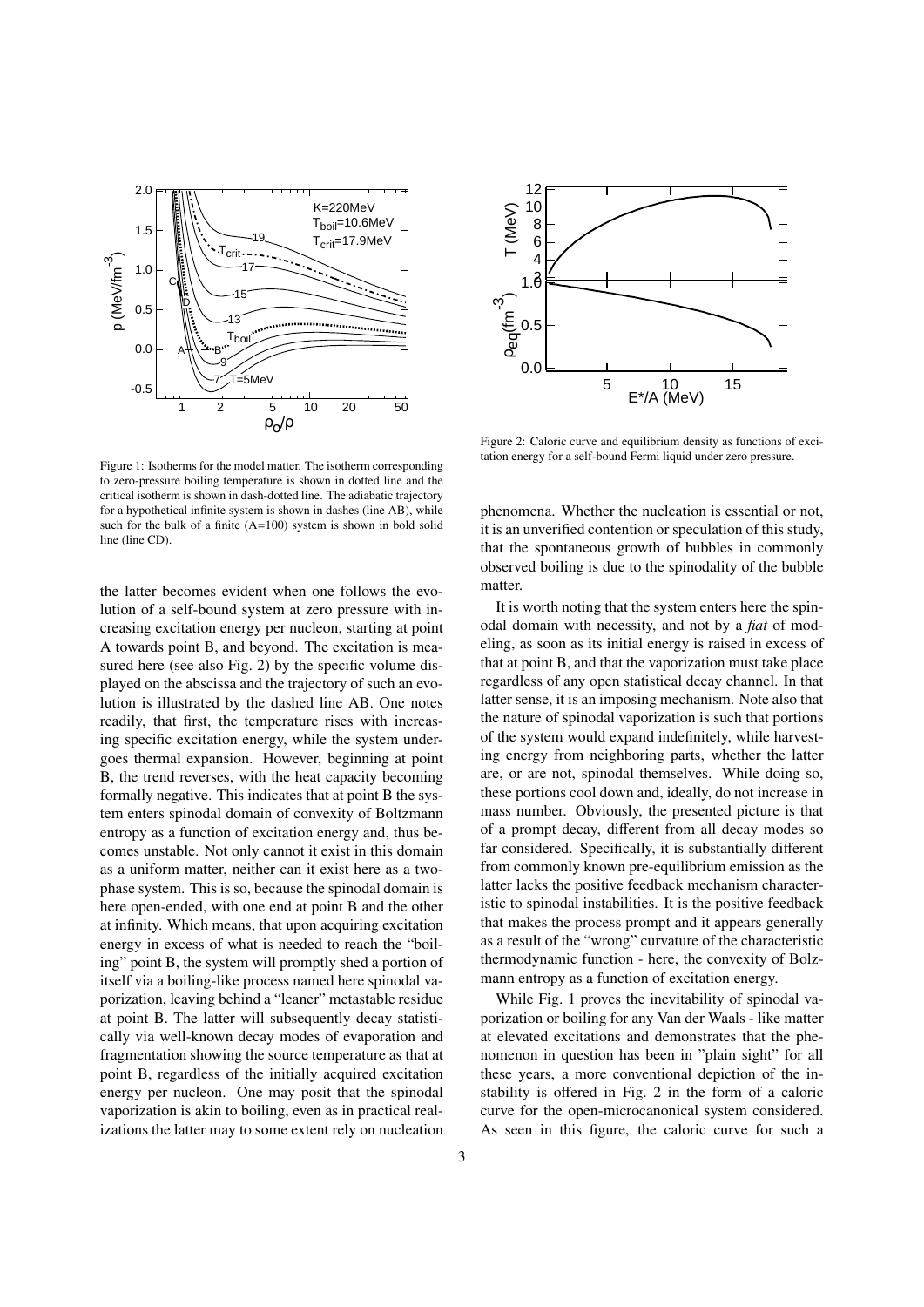

Figure 3: (Color online) Reduced two-phase configuration entropy surface for a configuration of two equal-A subsystems with differing split of the available excitation energy  $E^*$  between these phases.



Figure 4: Evolution of the mass density distribution parameters and the microcanonical temperature with excitation energy per nucleon (See text).

system features prominently a domain of formal negative heat capacity, i.e., spinodal instability. This domain is open-ended on the side of high excitations, but in the modeling it ends at the point where the system loses stability with respect to uniform expansion. It is worth noting that the matter density behaves here monotonically in the domain of interest, even though it is thermal expansion that is at the crux of the, here thermal and not mechanical, spinodal instability. Note also that thermal spinodal instability is unique to open iso-neutral microcanonical systems, the only ones where the Boltzmann entropy depends solely on total energy and the only ones where the convexity of entropy function translates directly into the formally negative heat capacity. In contrast, in conventional spatially confined microcanonical systems this entropy depends further on volume and, possibly iso-asymmetry and, hence, the possible spinodal instability will be of thermo-mechanical (iso-neutral system) or iso-thermomechanical (iso-asymmetric system) nature. The instability here will be directly associated neither with the formally negative heat capacity, nor the formally negative compressibility, nor the formally negative chemical susceptibility, but associated rather with the loss of the negative definite character of the now two- or threedimensional Hessian (curvature) matrix of the underlying two- or three-extensive-argument entropy function.

The onset of spinodal vaporization is further illustrated in Fig. 3, in a purely open microcanonical picture that allows for thermal expansion while keeping constant the total excitation energy and mass number, but not the volume. As seen in this figure, at low and moderate excitation energies, the configuration of maximum entropy is that where both equal parts have equal excitation energies, indicating uniform matter and excitation energy distribution. In this regime, the system may and will continually fluctuate away from uniformity, but the negative feedback of concave entropy will return the system back toward uniformity. The situation is dramatically different at excitation energies past the boiling point where the curvature of the entropy surface turns positive. From this point on, any acquired asymmetry would be further reinforced by the action of entropy driving now the system further away from uniformity, with one portion eventually vaporizing away into the surrounding space. It is worth noting that in the spinodal domain of excitation energy, there is no hope of ever seing the system at the state of approximate uniformity, even transiently.

For finite systems, the presence of the surface domain alters the character of the possible spinodal instability in an important way. Here, the very term can no longer